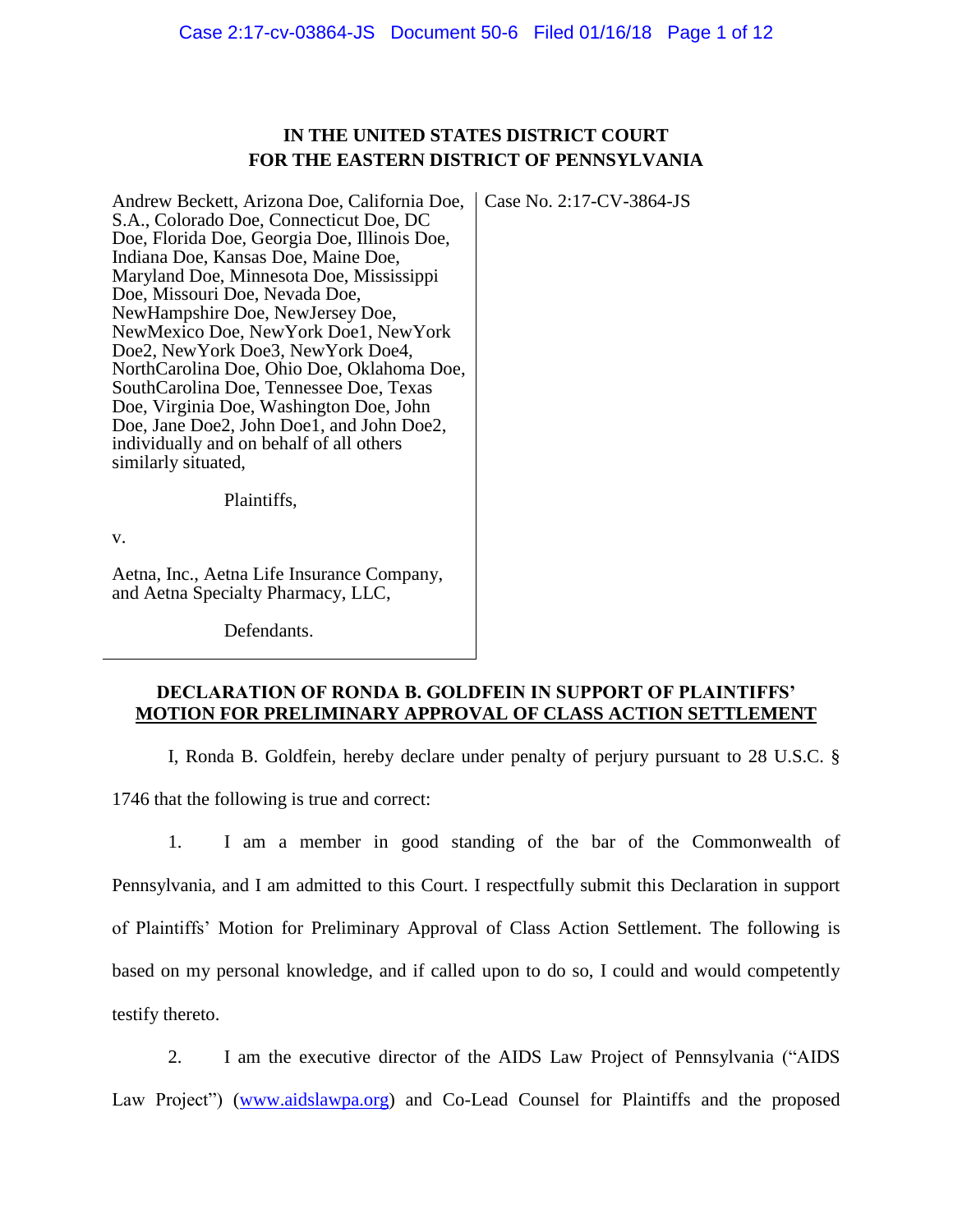## Case 2:17-cv-03864-JS Document 50-6 Filed 01/16/18 Page 2 of 12

Settlement Class in the above-captioned litigation. I joined the AIDS Law Project in 1992 and have been the executive director since 2000.

3. Founded in 1988, the AIDS Law Project was established when the fear of AIDS was at its height. Routine and widespread discrimination flourished in every major aspect of life, including healthcare, housing and education. Thirty years later, the AIDS Law Project remains as the nation's only independent nonprofit public-interest law firm that provides free legal services *exclusively* to people living with HIV and AIDS and those affected by the epidemic.

4. I am a nationally recognized advocate for people living with HIV and AIDS. In December 2010, I was listed among the top 100 HIV/AIDS activists in the United States by POZ magazine. In 2007, I was named "Policymaker of the Year" by the Penn Center for AIDS Research, a joint project of the University of Pennsylvania, the Children's Hospital of Philadelphia, and the Wistar Institute.

5. The AIDS Law Project provides free legal services to people living with HIV and AIDS throughout Pennsylvania and Southern New Jersey. We have a holistic approach to providing legal services. We provide representation in those areas that are HIV-specific, such as discrimination and privacy. We help people obtain health care through private or public health insurance. We assist people who are unable to work obtain private or public disability benefits. We represent people facing eviction, utility terminations or mortgage foreclosures. We provide immigration assistance. We also draft Wills, Living Wills and Medical and Financial Powers of Attorney for our clients.

6. We are part of a continuum of care for people living with HIV in Pennsylvania and southern New Jersey. We have three medical legal-partnerships. One is located at Philadelphia's largest primary care provider for people living with HIV; the second is based at an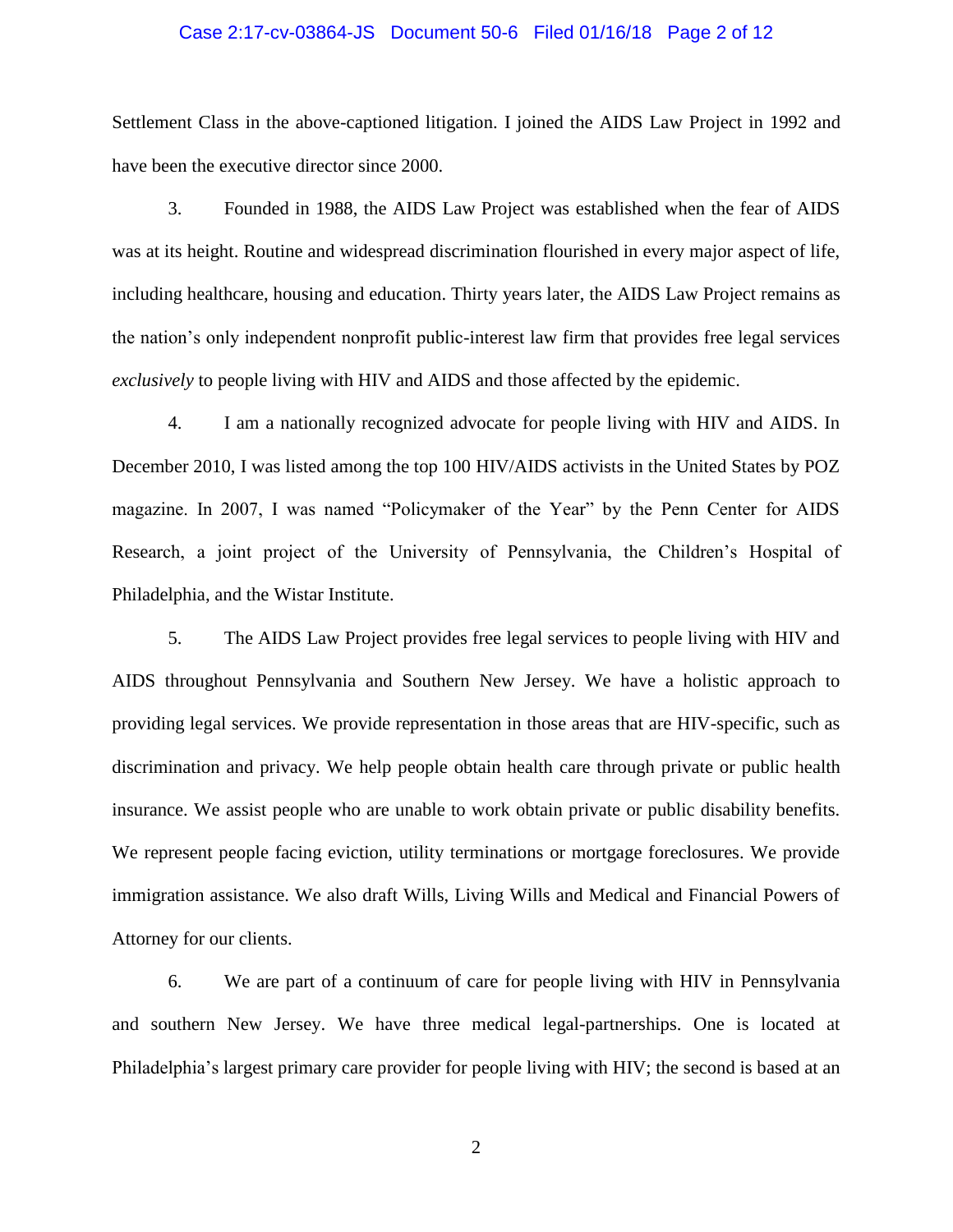### Case 2:17-cv-03864-JS Document 50-6 Filed 01/16/18 Page 3 of 12

infectious disease clinic in Southern New Jersey; and the third is at Philadelphia's only legal syringe exchange. We are also part of a health education program for people living with HIV that is taught in English and Spanish.

7. Our legal services are available to the working poor because we do not impose means testing that often disqualifies this population. We make home and hospital visits to clients who are too ill to travel to our offices, and we utilize bilingual staff and translation services to assist our clients in their preferred language.

8. Complementing our direct legal representation are our public education services and legislative advocacy. The AIDS Law Project educates the public on AIDS-related legal issues through three monthly seminars, trains case management professionals in a biannual twoday public benefits training, and works at local, state and national levels to achieve fair HIV laws and policies.

9. In our 30-year history, the AIDS Law Project has risen to the defense of approximately 43,700 Pennsylvanians living with HIV and AIDS, and educated more than 43,500 others on AIDS-related legal issues so that they could advocate for themselves and their communities.

10. The AIDS Law Project has been honored with several awards as a testament to our dedication and commitment to people living with HIV and AIDS. In 2014, the AIDS Law Project received the Alexander D. Forger Award for Excellence in HIV Legal Services and Advocacy for our "record of commitment and effectiveness in the fight against HIV and AIDS." In 2012, we were awarded the Kiyoshi Kuromiya Award for Justice "for more than 20 years of fighting fearlessly for the legal rights of those living with HIV, educating thousands about AIDSrelated issues, and working on multiple levels of government to achieve fair laws and policies for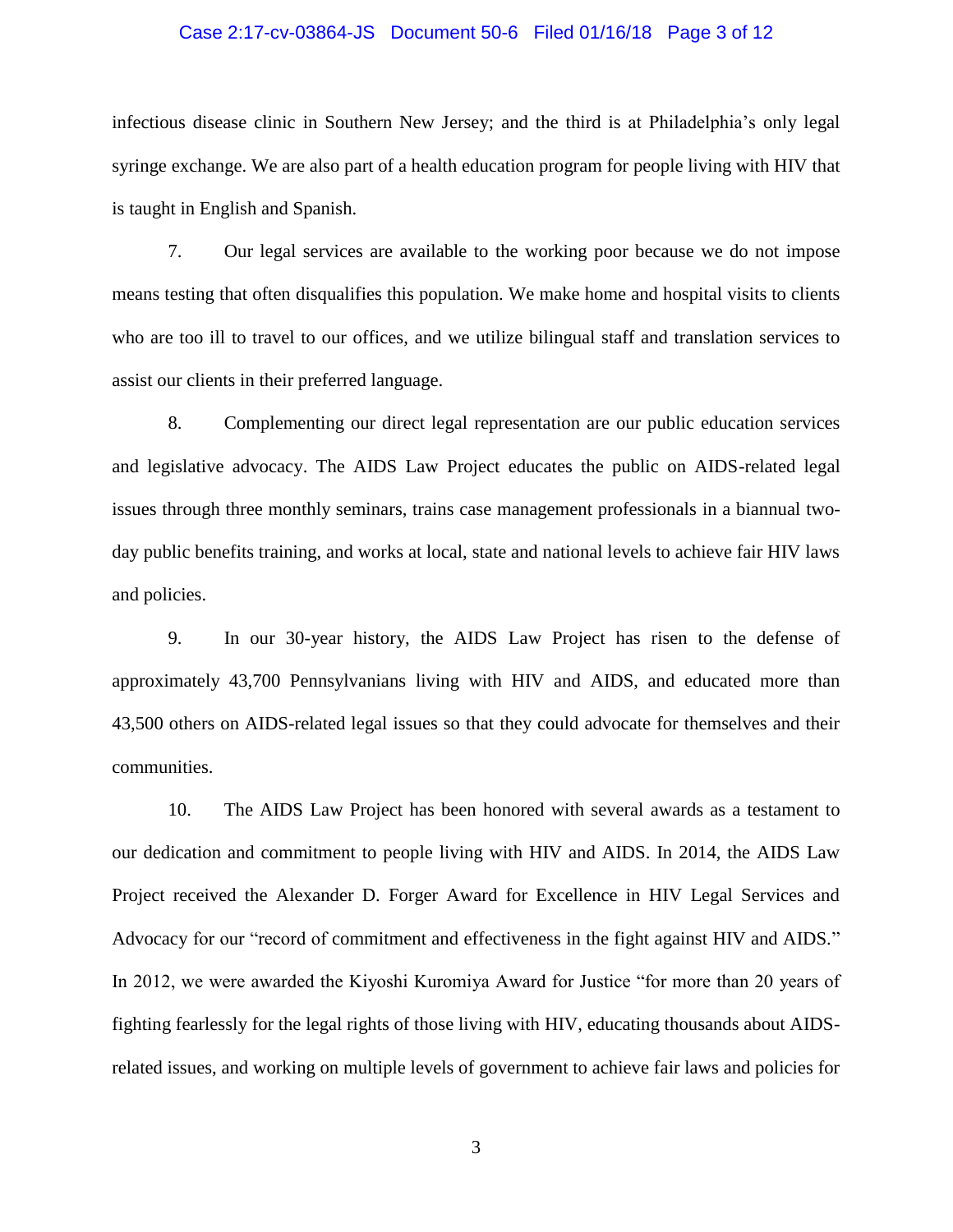#### Case 2:17-cv-03864-JS Document 50-6 Filed 01/16/18 Page 4 of 12

those living with and affected by the virus." In 2007, Philadelphia Black Gay Pride recognized us for our "unapologetic commitment to Philadelphia's Black LGBT communities." In 2006, we received the Bridge Award for our "unconditional work and dedication to unite and strengthen Philadelphia's diverse LGBT community." In 2005, we received the Barristers' Association of Philadelphia annual Cecil B. Moore award for "continued and selfless service to the Philadelphia community." That same year, we received the Philadelphia AIDS Consortium Annual Providers' Choice Award. In 1994, we were awarded Dignity Philadelphia's annual Community Service Award for our "outstanding service to the Lesbian/Gay/Bisexual community."

11. The AIDS Law Project has worked to defend the rights of people living with HIV since early in the epidemic's history. For example, in 1994, the AIDS Law Project sued a Philadelphia health club after a member was ejected because of fears of HIV transmission.<sup>1</sup> The settlement in this case was not just a validation for the client and his family – although the plaintiff did not live long enough to see the resolution – but sent a clear message to the community that people with HIV need not be feared and present no risk of transmission in casual settings.

12. The AIDS Law Project works to ensure that clients understand that their medical information is private and may not be shared without permission, except in certain limited circumstances. In 2016, the AIDS Law Project responded to 235 complaints of HIV-specific medical privacy violations in Pennsylvania and southern New Jersey on behalf of clients who could not find a private lawyer willing to take their case.

13. We have represented numerous individuals living with or affected by HIV in

 $\overline{a}$ 

<sup>1</sup> *See* Joseph A. Slobodzian, *Lawsuit Accuses Gym of AIDS Bias: A City Center Man Says the Owner Embarrassed Then Ejected Him After Learning He Had AIDS*, PHIL. INQUIRER, Aug. 18, 1994, at B01 ("The plaintiff's lawyers called the suit the first against a fitness center under the two-year-old Americans With Disabilities Act, the federal law that requires facilities that serve the public to accommodate people with disabilities, including AIDS or HIV, the AIDS virus").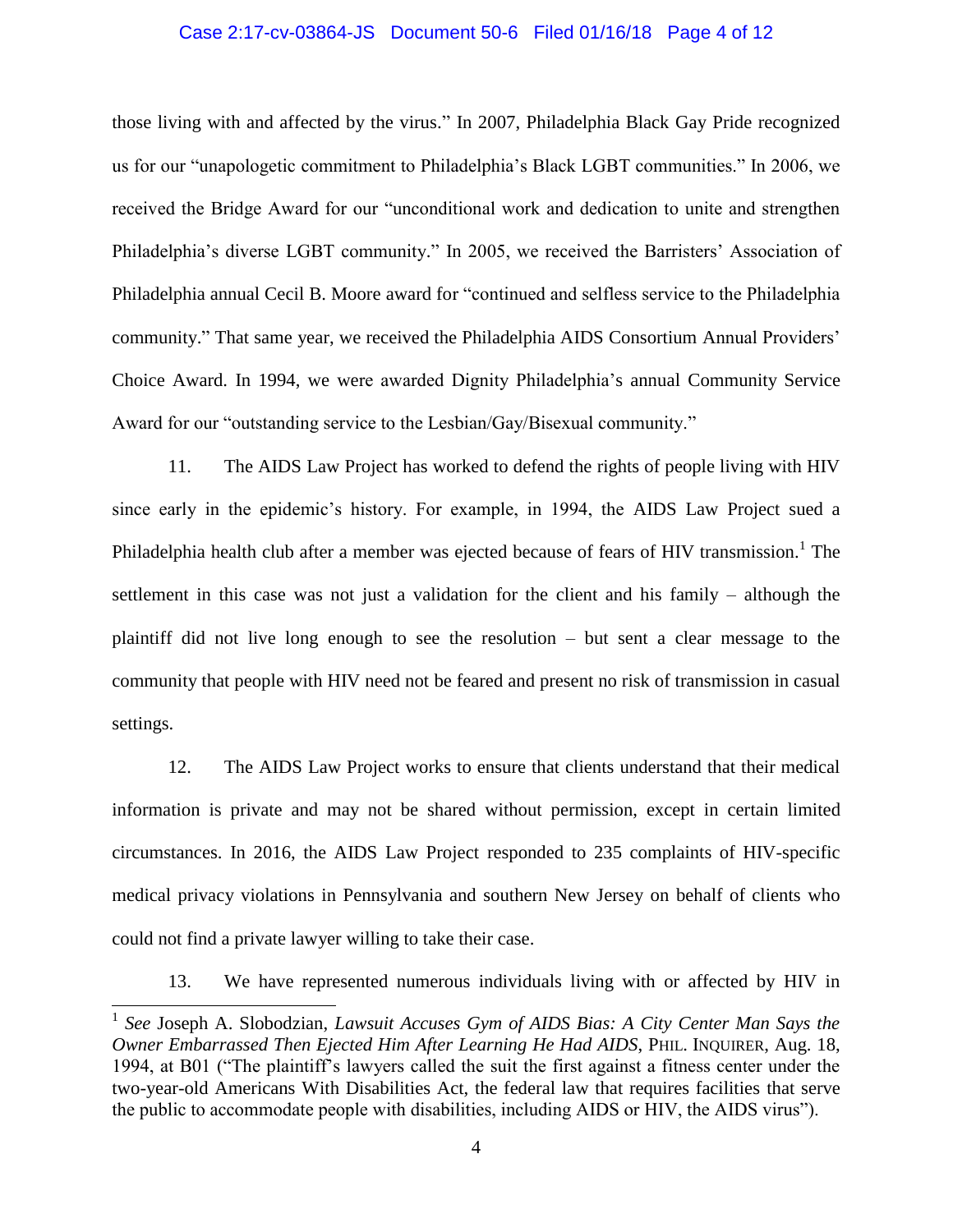### Case 2:17-cv-03864-JS Document 50-6 Filed 01/16/18 Page 5 of 12

confidentiality cases. *See, e.g., EEOC and MB v. Shoe Store.* (Aug. 2016) (reached settlement for employer disclosure of HIV status to a co-worker without consent, in violation of the Americans with Disabilities Act); *DD v. Home Healthcare Provider* (Apr. 2015) (reached settlement on behalf of client whose HIV status was disclosed to a family member by a home health worker); *TH v. Doctor & Hospital* (July 2014) (reached settlement where treating physician disclosed client's HIV status to visitor in hospital room); *JS v. Hospital* (Sept. 2014) (reached settlement where treating physician disclosed HIV status to visitor in hospital room); *MM, et al. v. Residential Treatment Center* (Dec. 2011) (reached settlement on behalf of residents of a drug treatment center where dietician was careless with a list of HIV positive patients); *see also Doe v. Southeastern Pennsylvania Transp. Auth*., 886 F. Supp. 1186 (E.D. Pa. 1994) (alleging that employer's administrative officer reviewed and disclosed information on utilization of employer's prescription benefit plan that indicated that employee was being treated for HIVrelated illness, violating client's rights to privacy).

14. The AIDS Law Project has represented numerous clients in HIV discrimination cases, including certain cases where Sarah R. Schalman-Bergen, a Shareholder of Berger & Montague, P.C. ("Berger & Montague"), also worked on the cases on a *pro bono* basis as a volunteer *Of Counsel* to the AIDS Law Project. *See, e.g., Jones v. OSS Orthopaedic Hospital LLC*, No. 1:16-cv-01258-YK (M.D. Pa. 2016) (representing client alleging discriminatory denial of access to aquatic therapy pool because of the plaintiff's HIV status); *Jones v. Diamantoni & Associates Family Practice*, No. 2:14-cv-6796-GP (E.D. Pa. 2015) (settlement reached on behalf of client and his family after being allegedly dismissed from a medical practice based on the client's HIV status); *Smith v. Milton Hershey School,* No. 11–7391, 2012 WL 1966125 (E.D. Pa. 2012) (alleging that the Milton Hershey School refused to enroll a 13-year-old student because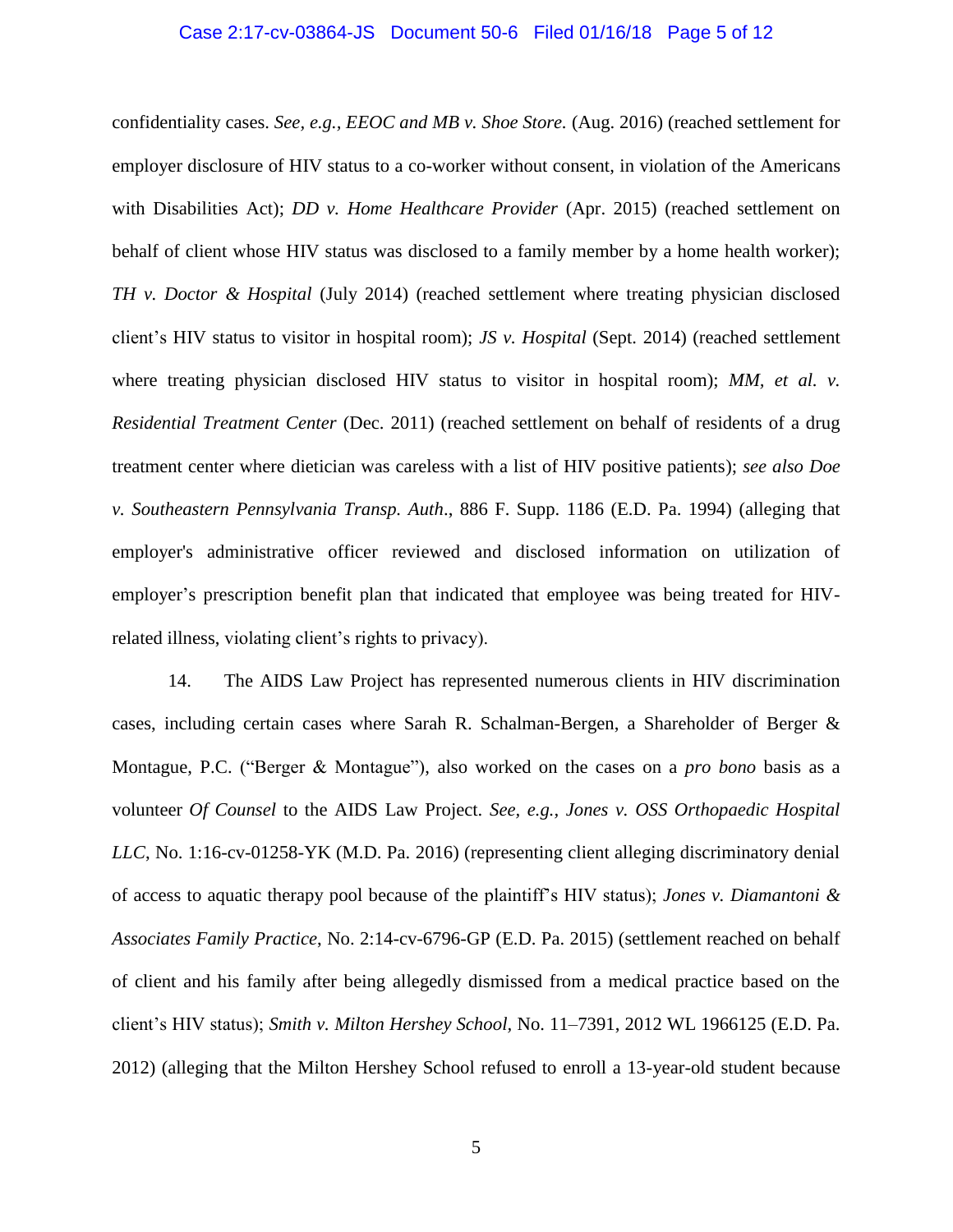#### Case 2:17-cv-03864-JS Document 50-6 Filed 01/16/18 Page 6 of 12

he is living with HIV; case settled with Department of Justice for \$715,000); *Canal Side Care Manor, LLC v. Pa. Human Relations Commission*, 30 A. 3d 568 (Commw. Ct. Pa. 2011) (affirming a finding of discrimination against a personal care home that evicted a client because she was HIV positive); *see also EEOC v. Capital Healthcare Solutions*, No. 2:11-cv-01249-NBF (W.D. Pa.) (representing a Certified Nursing Assistant who was refused employment by a staffing service because of his HIV status); *Smith v. City of Philadelphia*, 345 F. Supp. 2d 482 (E.D. Pa. 2004) (alleging that city emergency medical technicians failed to provide appropriate care to our client because he was HIV positive).

15. Moreover, the AIDS Law Project serves as an expert in HIV confidentiality laws and HIV privacy issues generally. We train approximately 500 people a year on HIV confidentiality at lectures convened by the Philadelphia Department of Health, the federal AIDS Education and Training Center Program, and the Drexel University College of Medicine. We have also lectured at national and local CLEs, the international AIDS conference, and webinars for private industry.

16. This case arose after the AIDS Law Project, the Legal Action Center, and other HIV legal services organizations across the country received calls from people who had been sent the Benefit Notice<sup>2</sup> at the end of July and beginning of August 2017.

17. The *Doe* mailing was sent on July 28, 2017. The AIDS Law Project was first contacted by an individual who received the Benefit Notice on August 1, 2017.

18. On August 8, 2017, Sally Friedman, Legal Director of the Legal Action Center,

l

 $2^2$  The term "Benefit Notice" and any other capitalized terms used herein have the same meanings as set forth in the Settlement Agreement. The term "Benefit Notice" means the notice that was sent by the settlement administrator to certain Settlement Class Members to inform Aetna members of their ability to fill prescriptions for HIV medications through mail order or retail pharmacy, as part of a settlement of legal claims that had been filed against certain Aetna-related entities or affiliates in *Doe v. Aetna, Inc.*, No. 14-cv-2986 (S.D. Cal.).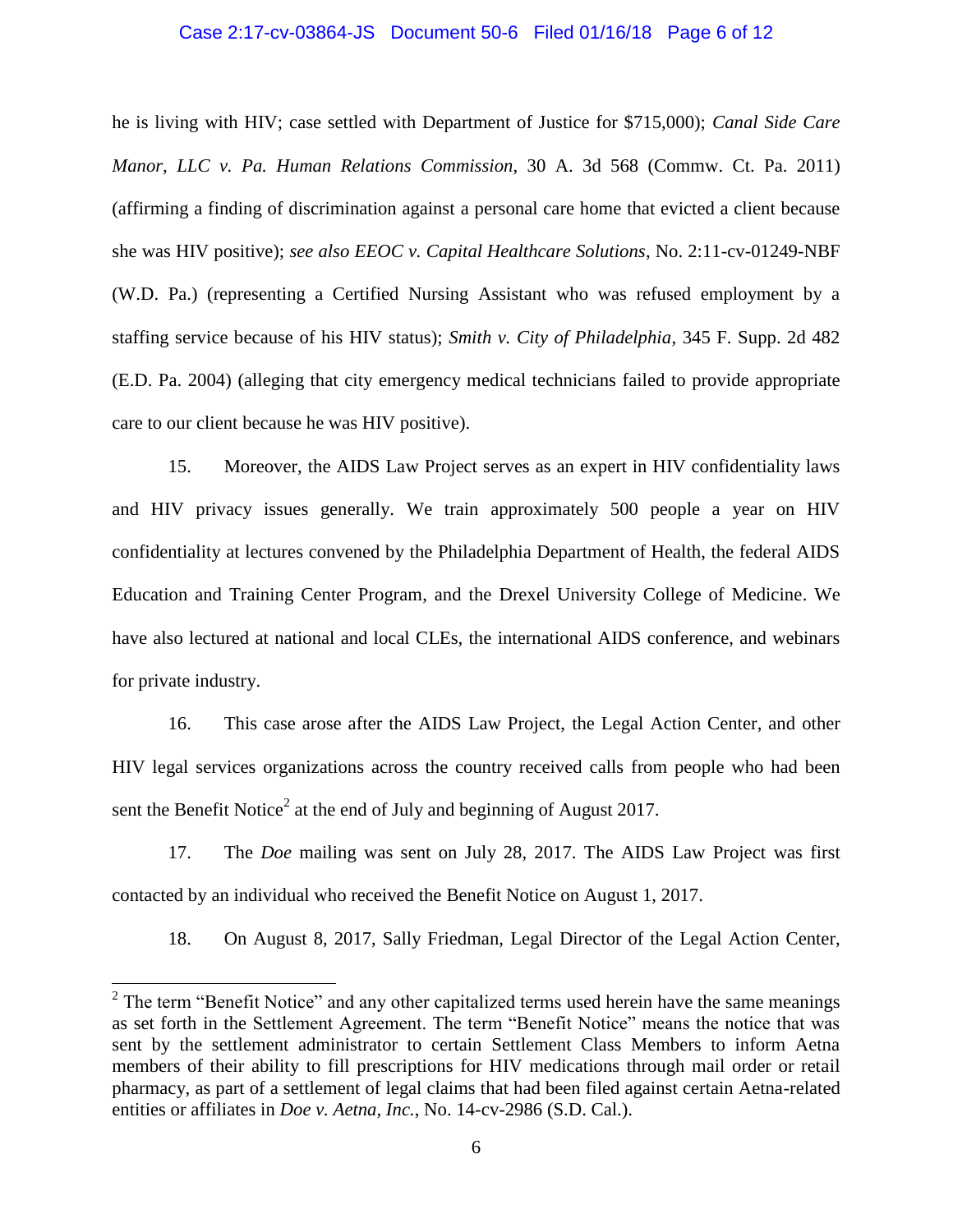### Case 2:17-cv-03864-JS Document 50-6 Filed 01/16/18 Page 7 of 12

posted a query on the HIV/AIDS Law and Policy Discussion List, a listserv of advocates representing people with HIV, asking if other organizations had heard complaints about a letter from Aetna that disclosed HIV-related information.

19. Based on the responses from other organizations around the country, the AIDS Law Project and the Legal Action Center stepped forward to represent the interests of those who had received the Benefit Notice.

20. On August 24, 2017, the AIDS Law Project and the Legal Action Center, along with: (a) the AIDS Legal Referral Panel of San Francisco; (b) Lambda Legal; (c) Legal Services NYC; (d) Los Angeles HIV Law & Policy Project; (e) Legal Council for Health Justice – AIDS Legal Council program; and (f) Whitman-Walker Health, sent a letter to Aetna regarding the *Doe*  mailing, and the media subsequently picked up the story after Aetna disclosed that approximately 12,000 Benefit Notices had been sent.

21. The resulting media coverage including on the front page of the CNN App resulted in a flood of telephone calls and emails to the AIDS Law Project and the Legal Action Center from individuals who were harmed by the mailing of the Benefit Notice. Many individuals reported serious harms such as lost housing, estrangement from family members, and other trauma. Some voiced fears about trusting anyone with their HIV information and wondered how they could receive healthcare if their own insurance company could not be trusted to maintain confidentiality. The AIDS Law Project was also contacted by people who had not received the Benefit Notice but did receive other notices related to the settlement of the *Doe*  lawsuits and were concerned about their HIV-related privacy.

22. The AIDS Law Project and the Legal Action Center also received telephone calls from government regulators including certain State Attorneys General and government agencies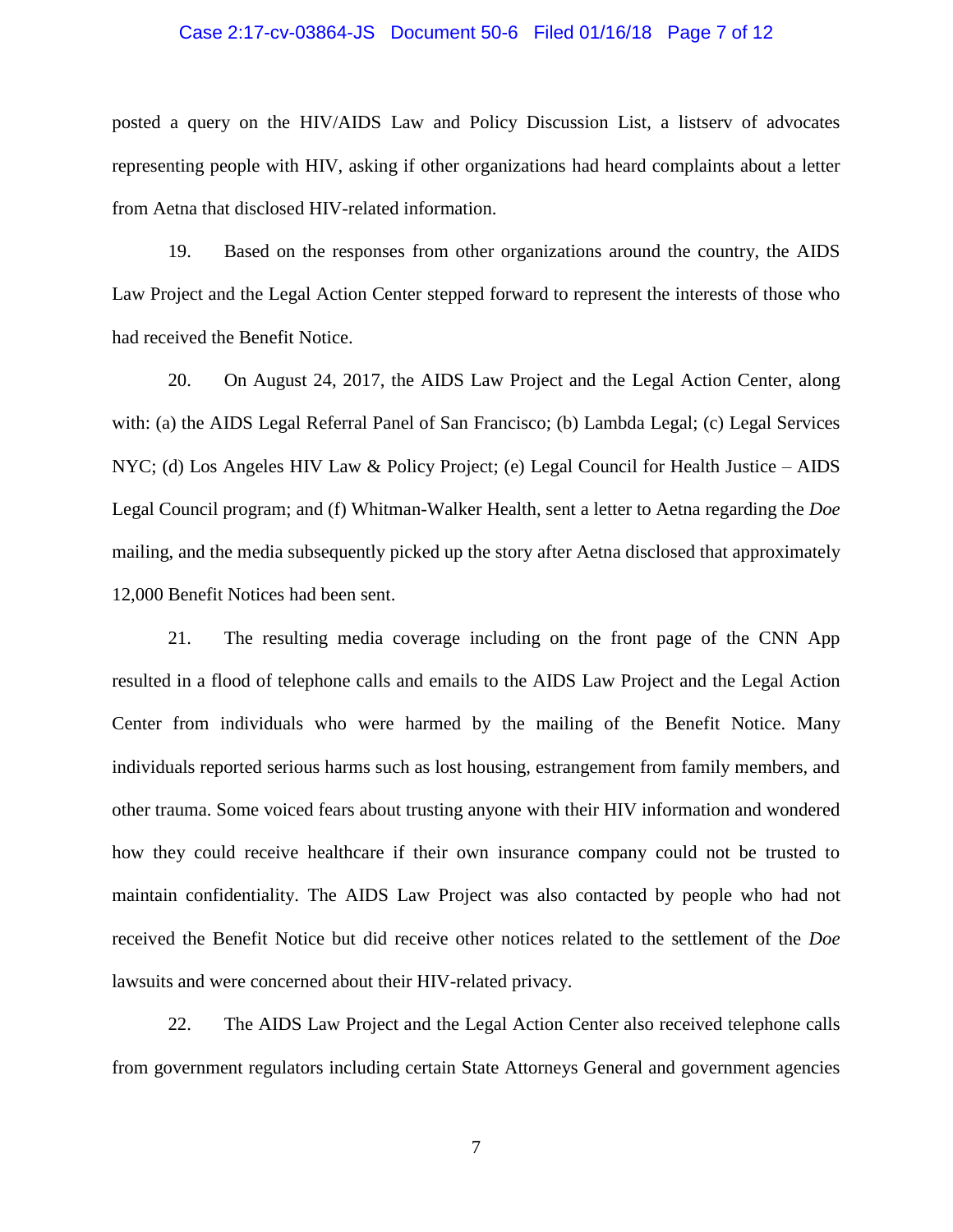#### Case 2:17-cv-03864-JS Document 50-6 Filed 01/16/18 Page 8 of 12

charged with enforcing antidiscrimination laws.

23. The AIDS Law Project next implemented a call center to respond to the flood of calls from affected individuals across the United States, and the Legal Action Center, consistent with their funding contracts, agreed to take calls from individuals living in New York and to forward other inquiries to the AIDS Law Project.

24. The AIDS Law Project utilized QData Company ("QData"), a data management consultant, to design and implement a database where we could collect and secure the information. The database development also included a protocol for creating a unique identifier for each caller, so that we could manage the data we collected without compromising client and caller confidentiality.

25. For the past eighteen years, QData has been designing and developing data management systems for some of the largest non-profit HIV primary healthcare and case management organizations in the Philadelphia area. QData is proficient with confidential data rules and regulations, including HIPAA and state privacy laws.

26. To handle the volume of calls, we trained our lawyers, managing attorney Yolanda French Lollis, deputy managing attorney Juan Baez, and staff attorneys Adrian Lowe, Jacob Eden, and Jeni Wright, along with our paralegals Maggie Schepcaro and Jade McKnight, to conduct intake interviews. We also developed data entry and telephone triage systems to be used by our in-house data manager, Messapotamia Lefae, and our receptionist, Arlene Vasquez. Even with these systems in place, we realized that we needed additional assistance and hired several others to help keep up with the large volume of calls.

27. Given the nature of the Incident and the class action implications, the AIDS Law Project, with the approval of the Legal Action Center, consulted with Sarah Schalman-Bergen of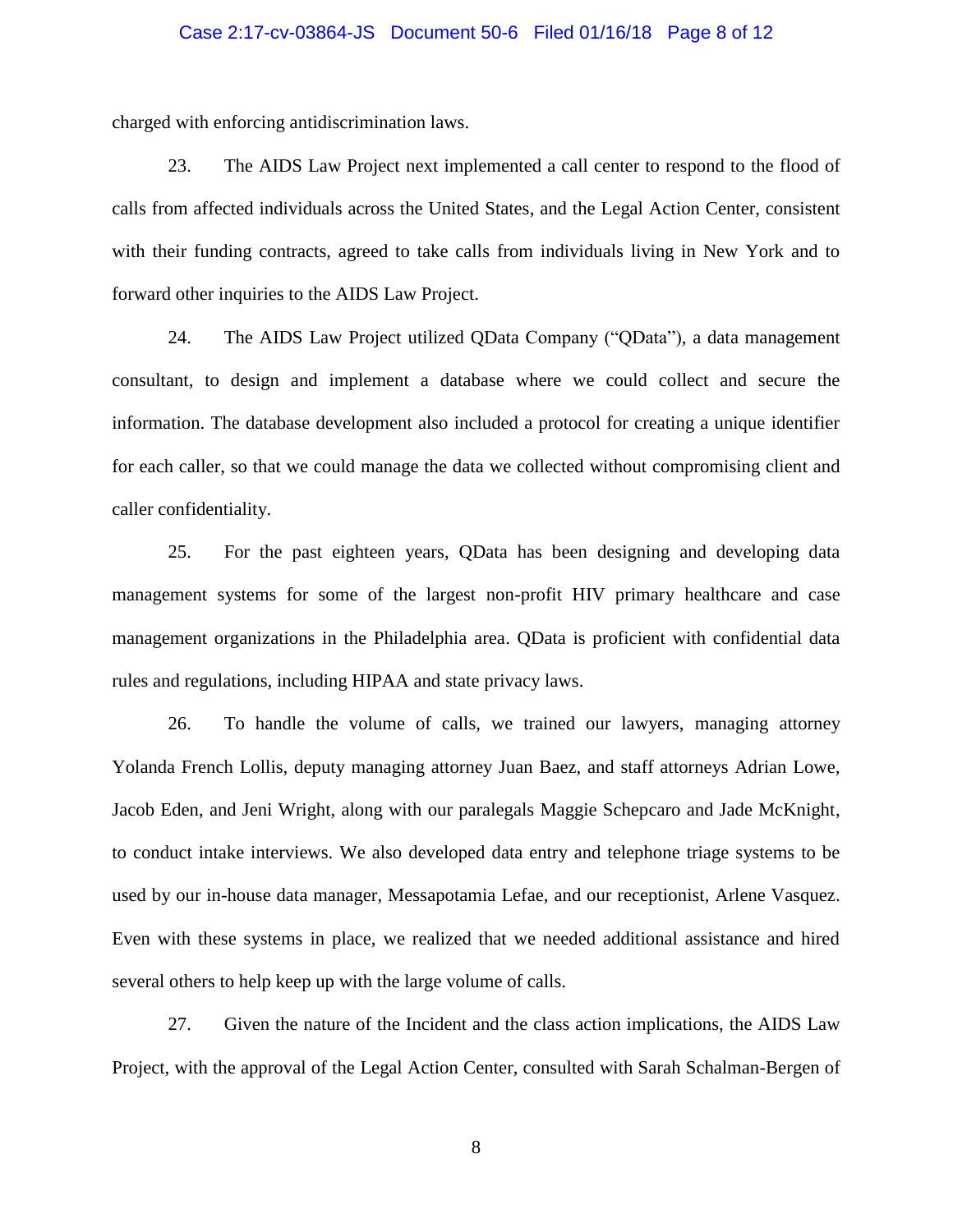### Case 2:17-cv-03864-JS Document 50-6 Filed 01/16/18 Page 9 of 12

Berger & Montague for that firm's class action experience, guidance and resources, and decided that partnering with Berger & Montague was in the best interest of those who were sent the Benefit Notice. This decision was made because of Berger & Montague's significant class action experience since 1970, as well as its ability to provide the necessary resources to properly prosecute the action, both with respect to the experience of its attorneys and the financial resources that it could provide.

28. On August 25, 2017, Ed Neugebauer, Aetna's Head of Litigation, contacted the AIDS Law Project and the Legal Action Center and a meeting was scheduled to discuss the issues.

29. On August 28, 2017, Plaintiff Andrew Beckett, represented by the AIDS Law Project, the Legal Action Center, and Berger & Montague (collectively, "Co-Lead Class Counsel"), filed the first Complaint regarding the Incident in the United States District Court for the Eastern District of Pennsylvania, on behalf of a nationwide class and a Pennsylvania subclass.

30. On September 6, 2017, Co-Lead Class Counsel met with Ed Neugebauer and Aetna's outside counsel from two large defense firms. At this initial meeting, the parties began to negotiate what would eventually become the Immediate Relief Program. Under the Immediate Relief Program, Aetna would reimburse verifiable out-of-pocket costs incurred or estimated by Settlement Class Members and would also pay for up to three counseling sessions, with an opportunity to request additional sessions, for Settlement Class Members and their families who requested such counseling, all without any legal release of claims.

31. During the time period from September 6, 2017 through September 28, 2017, Co-Lead Class Counsel worked at arm's-length with Aetna to negotiate and implement the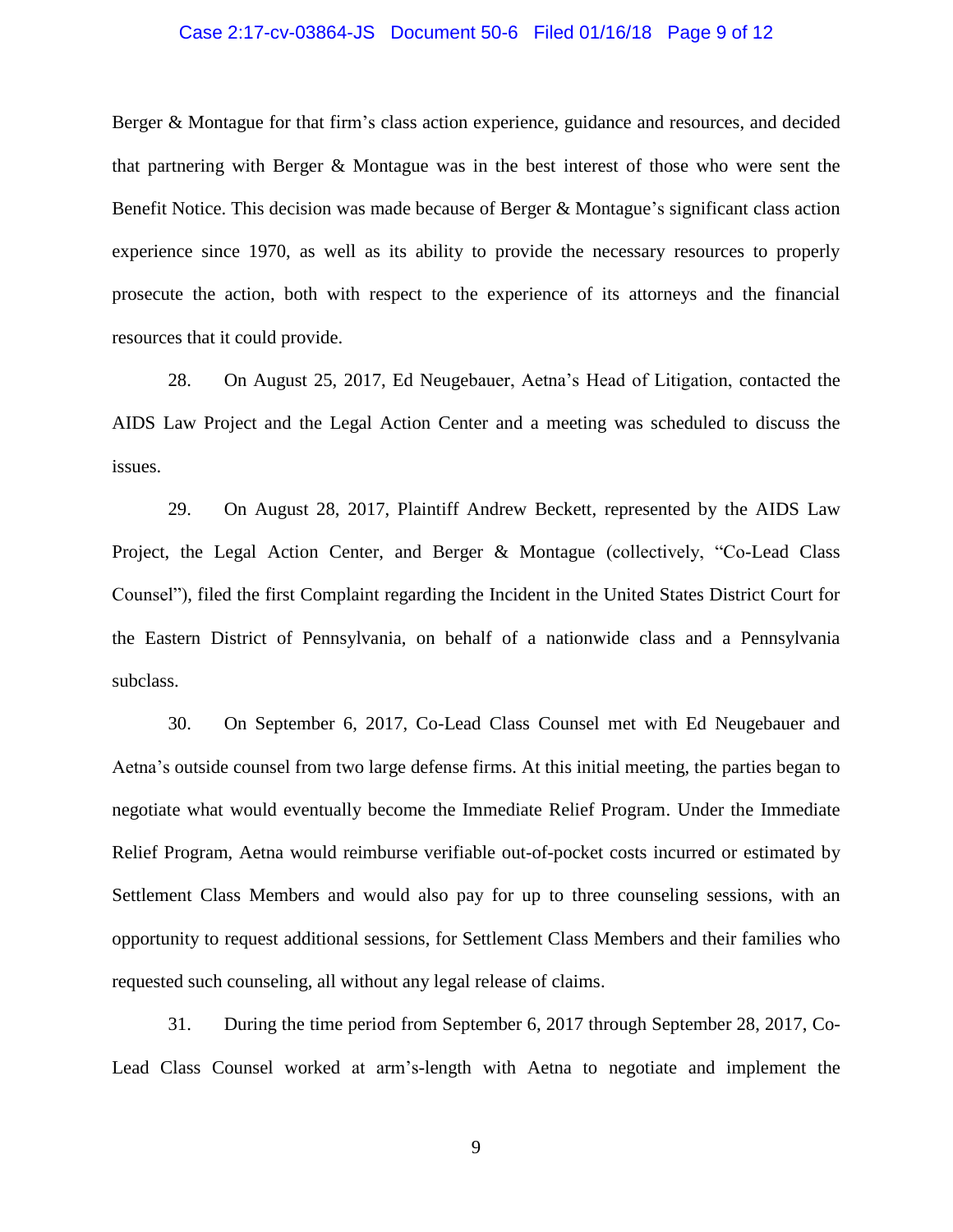#### Case 2:17-cv-03864-JS Document 50-6 Filed 01/16/18 Page 10 of 12

Immediate Relief Program. On September 28, 2017, Aetna announced the Immediate Relief Program on its website, and the AIDS Law Project and the Legal Action Center let the public know about the program through their websites, social media platforms, emails blasts, and by notifying all individuals who had contacted the organizations regarding the Incident.

32. To date, thirteen (13) requests for relocation expenses ranging from \$2,500 to \$18,000, and two requests for counseling, have been approved by Aetna through the Immediate Relief Program.

33. During the time period from August 1, 2017 to the present, the AIDS Law Project has conducted detailed interviews of 274 affected individuals from 31 states and Washington, D.C.

34. The AIDS Law Project and the Legal Action Center have worked collaboratively with Berger & Montague since the inception of this case and have played a substantial and material role in advocating for the rights and interests of their clients and the Settlement Class and in negotiating the Settlement Agreement, including, without limitation, by attending both full-day mediation sessions held by Judge Diane Welsh (Ret.) in Philadelphia, on October 6, 2017 and October 25, 2017, and by reviewing and providing input on the Settlement Agreement and its Exhibits.

35. On behalf of the AIDS Law Project, I believe the Settlement Agreement provides an excellent settlement for Plaintiffs and the Settlement Class because it recognizes that while some Settlement Class Members experienced more profoundly damaging consequences as a result of the mailing of the Benefit Notice than others, that, at base, all individuals were harmed. The direct pay Base Payment amount recognizes this reality. The Settlement Agreement also provides an opportunity for individuals who experienced financial harm and/or non-financial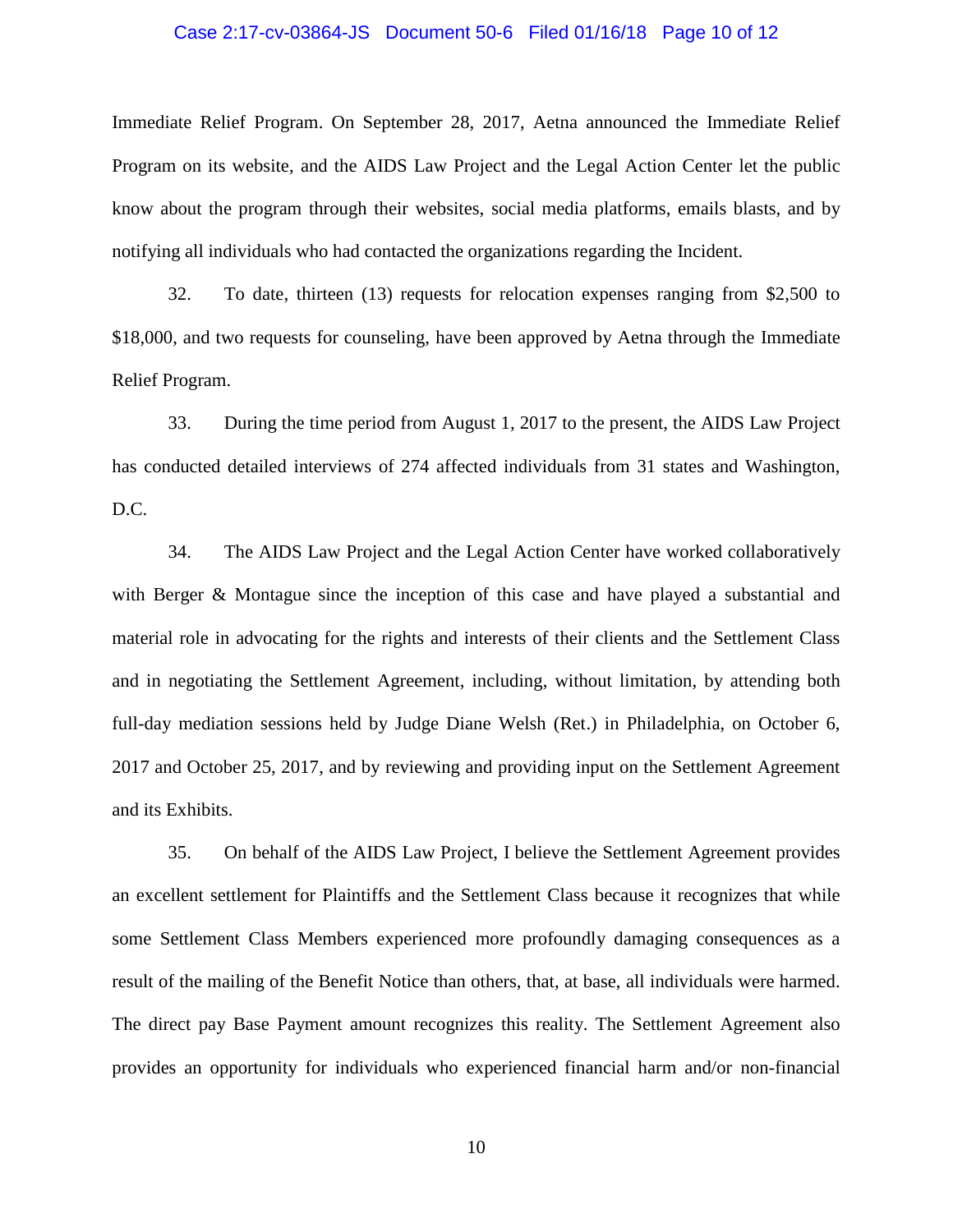# Case 2:17-cv-03864-JS Document 50-6 Filed 01/16/18 Page 11 of 12

harm to receive additional payments to compensate them for those harms.

36. To ensure that the formula for the additional payments properly compensates harm experienced by Settlement Class Members, the AIDS Law Project validity-tested 92 client stories from the interviews that we conducted against the proposed formula for distribution of the Net Settlement Fund that is included in the Settlement Agreement. This included completing the draft Claim Form based on our clients' reported experiences and then scoring the answers to determine whether the point total and corresponding award were in proportion to each other and to the harm they endured.

37. Based on this validity testing conducted by the AIDS Law Project, it is my opinion and the opinion of all Co-Lead Class Counsel that the proposed formula for settlement distribution fairly compensates Settlement Class Members for varying levels of harm suffered as a result of the Incident.

38. The proposed Settlement Agreement is the result of contested litigation and involved substantial informal discovery and arm's-length negotiations. In my opinion, the Settlement offers significant advantages over the continued prosecution of this case. Namely, Plaintiffs and Settlement Class Members will receive significant financial compensation and will avoid the risks inherent in the continued prosecution of this case in which Defendants would vigorously assert various defenses to their liability, as well as to class certification.

39. The Settlement Agreement also incorporates numerous measures to prevent a further HIV confidentiality breach in the course of its administration.

40. The parties have spent considerable time negotiating and drafting the Settlement Agreement, which ensures that the Settlement Class Members are provided with notice of the Settlement Agreement and its terms.